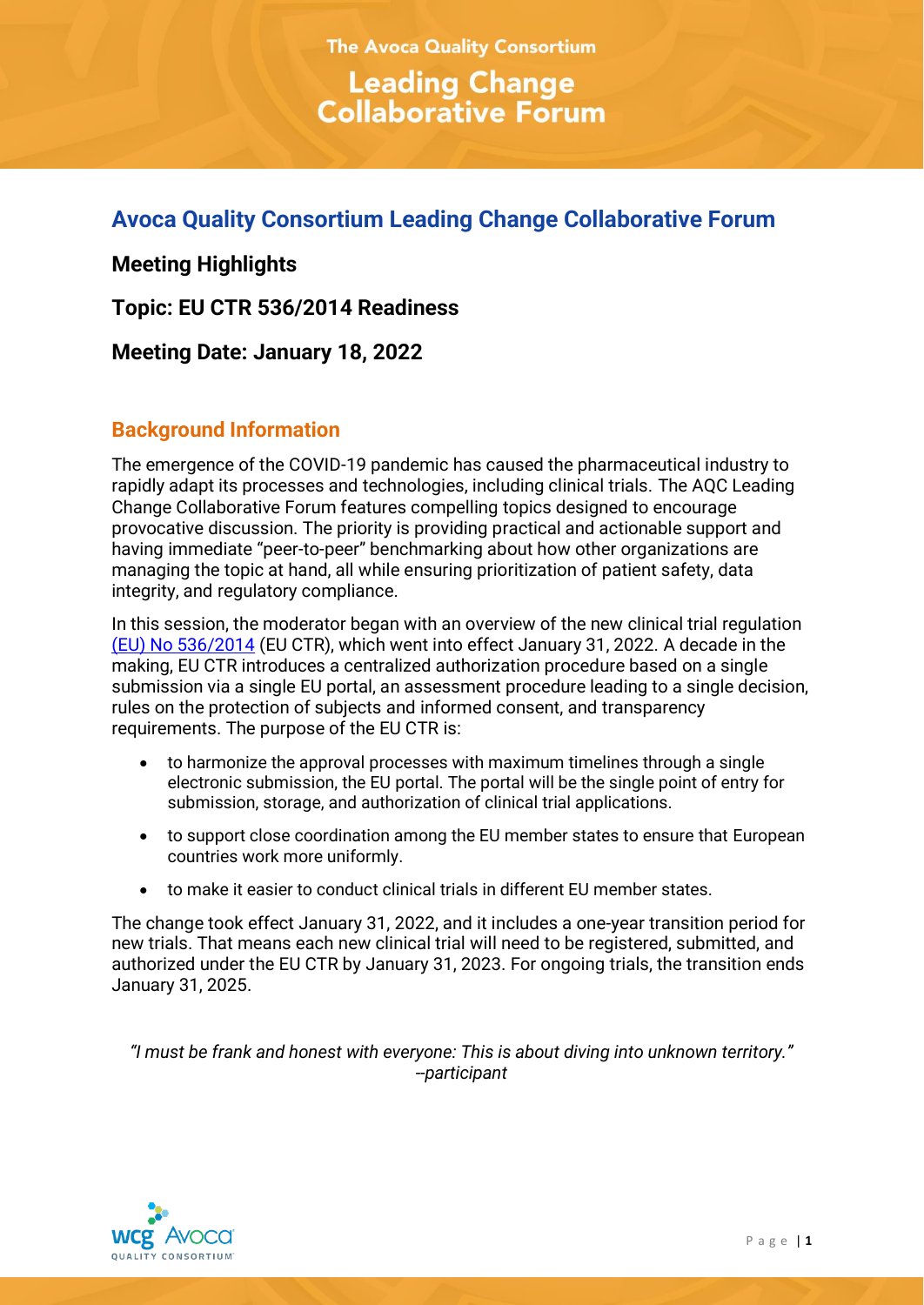## **Discussion Summary**

#### **Implementation of CTR into Company Processes**

Organizations will need to rethink clinical and regulatory operations. Most have already started; the changes were first announced in 2014.

One participant described how his organization began with a gap analysis that revealed many gaps. "Some minor, some major, some in between, but all needed to be taken care of." It covered a vast number of documents. "Thus, there can be a lot of stakeholders embedded into just one gap and thus a huge alignment needs to be performed. That is something I've been working a lot with. It's been a huge journey of filtering down the vast amount of documents until … we knew, okay, this is the batch of documents that we need to work with."

With implementation, timing matters, several participants noted "It's a balance. If we push the 'go' button too early, we might strip some departments of resources," said one. This could hurt important ongoing projects--especially in a major pharma company.

Implementation comes down to basic change management principles, explained another. "We're identifying the impact on the business, on our procedures, on our people." That involves assessing the impact of the regulation on processes, documents, guidelines, working instructions, etc.

Communication--and the timing of communication-- is therefore critical. Stakeholders need to understand the impact of the regulation on their procedures, training, and timelines, but, as one panelist noted, communication is challenging because of the magnitude of the changes that will take place.

All of this is a huge undertaking for the largest companies, so how do smaller biotech prepare? They can leverage CRO expertise, noted one panelist.

#### **"Parallel Universe" of SOPs**

Organizations will have to manage different sets of standard operating procedures. They'll have trials already underway following the old procedures while starting trials that must follow the new regulation. "You have a parallel universe of your SOPs, and that is also something I think will be a bit challenging," noted a participant.

That point also came up in the discussion of implementing the 25-year record retention into SOPs--part of the discussion of transparency and data protection.

#### **Transparency and Data Protection**

Several conversations arose around this area. Among them:

• **Archiving requirements:** As one participant explained, it comes down to this: "Do you make one new big global SOP and force all the other countries where this is not applicable to forcefully be implemented under this umbrella as well? Or do we create two different archiving SOPs? That's the big question." A panelist's answer: "For right now, I believe the most pragmatic way we've solved it is that we've just simply added a small parenthesis in our SOP stating that it's only subject for studies submitted under EU CTR."